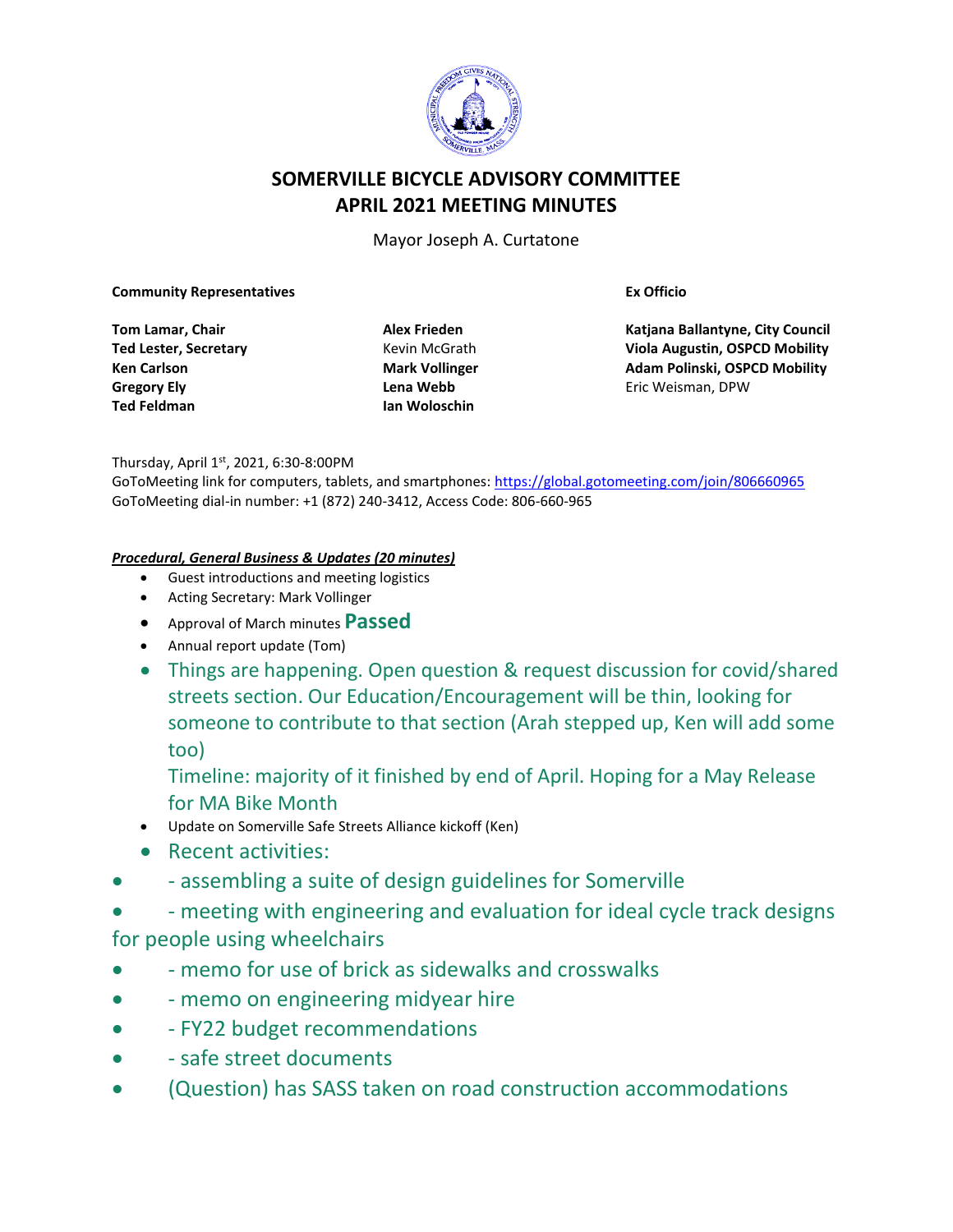- A: Not yet, will write it down, needs to be prioritized for banddwith
- (Question) Bike network seems to be in line with SASS, How can we work together (E&E meeting)?
- (A) there is a lot of intersections, that are here right now, So we can work together and let's keep talking
	- Any other upcoming events / call for volunteers
	- -Still Covid

### *City Update (20 minutes)*

- 2021 flex post replacement (Webster, Washington)
- 2021 Shared Street plans (Elm St, etc.)
- SBAC request for Community Path connections through Davis Sq
- Spring Hill Part 1 high-level summary

# Flex Posts! Replacement and expansions:

 We are beginning to replace them now, spring season is here and ramping up as winter ramps down. DPW communication is getting better.

 Submit 311 requests, they will be prioritized and assessed against the stock.

 We have enough posts to warrant inventorying what we have out there and what we intend to be year around. (505 perm flexposts)

Good stuff is coming, including center line hardening

Looking to beef up quality of flex posts for longevity.

Question on Concrete casts, ---- information to come

 Question around fining people who are parked on top of / drive top of these more expensive posts. --- we don't know, would have to ask about that

 KB brings up that it is not just the cost of the post itself but the time it takes from discussing it, keeping track of them, and coordinating the labor to get them replaced.

Shared spaced, curbs and streets.

 Elm Streatery was set up again with concrete this past Saturday Largely the same as last year, Business basically will get approved for the same thing as last year, there is a permit process.

 Bow street is changing, we are flipping the walking and dining from last year. We are going for walk on sidewalk, eat in street.

Evaluating Shared Streets program.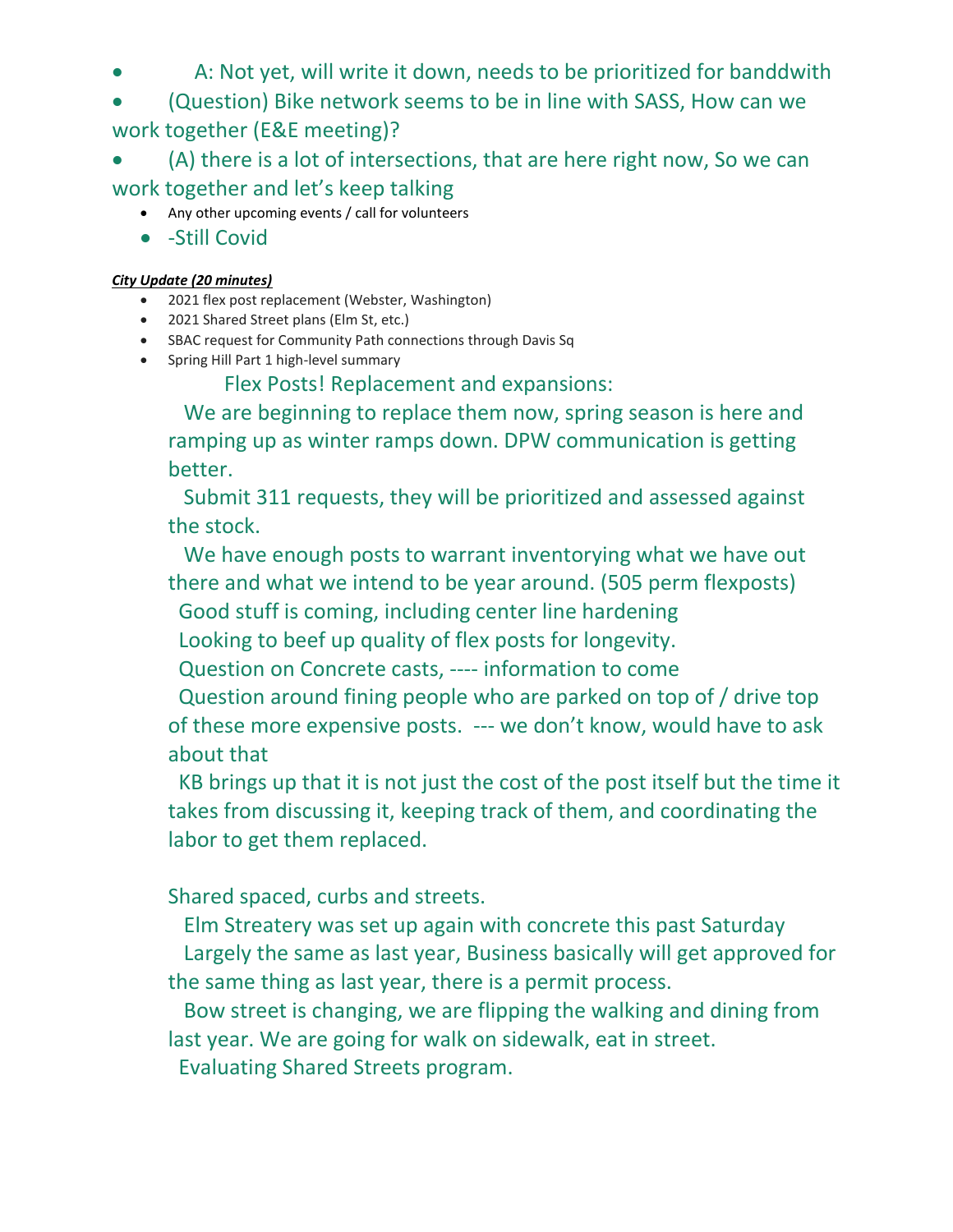Community path connections

 The Davis now plan is from an individual group, not a city plan. City is open to pedestrianizing Elm St but has not current plans and doesn't have bandwidth this coming year. City is following the current Davis square neighborhood plan.

We are resurfacing holland and collage

\* chat note says that the neighborhood plan discusses pedestrianizing Elm St and recommends studying it further.

 Davis square signal project, might happen this year, grant deadline is this year.

 Contracting seems to be secured for Holland/collage and the start date is end of April after a years worth of delays.

 An all-ages-and-abilities community path connection detour will be made available.

A point was raised that when whole Community Path (minuteman bike path) opens up, Davis Square will be the weakest link (Arlington Center was previously weak point but has been improved).

Additional requests being addressed in the city update

 Somerville Infrastructure and Asset Mgmt has a twitter account! @somervilleInfr1

Final paving in May for Lower Medford

 Somerville Ave Utility and streetscape improvements have started back up again. A bunch of work will be complete between

Prospect→Webster will be done this spring. They will work their way east to McGrath

Western Washington, fall pilot data is being crunched

 Eastern Washington: Working with MBTA for bus lanes, need traffic commission approval for conversion of parking

 Blue Bikes: Seasonal deployment was completed last week, full operational capacity.

Artfarm community meeting at 4/7 brick bottom neighborhood plan meeting 4/14 Pearl street mobility meeting 4/21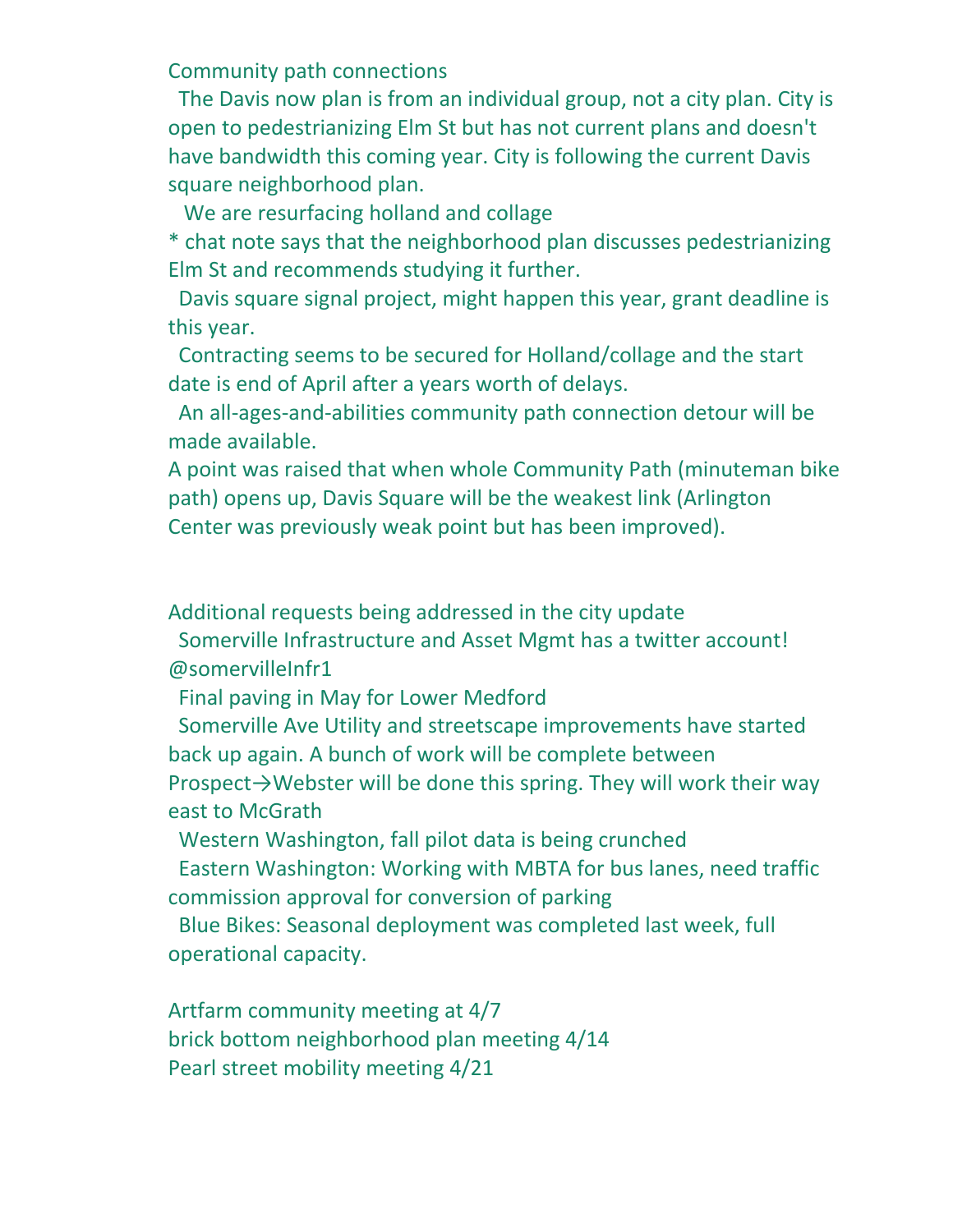### *Focus 1: Spring Hill (15 minutes)*

● Summer Street Engineering Feedback (Tom)

City: Project area 1, 100% plans due july, construction start oct 2021, finishing in 2023.

Tom:

 Summer street, painted bike lane uphill via plan, the plan should adjust with a raised bike lane.

North south bike connections are absent east of Ceder street

 The city's current proposal fills some gaps but doesn't provide a continuous route anywhere, E&E made recommendations

 With Central street happening, there is a street configuration possibility, or a zig zag onto an adjacent street.

Tom: what is the city thinking about N/S networks

 City: we just started thinking about it, through the start of the bike network plan starting.

 Tom: Discusses options for Prescott/Quincy street connection possibility

 Spring hill, bike lane swaps directions (bike lanes go up hill), suggestion is to add speed humps on the bike lane side of the street to slow down cars at the transition

School street note: bumpouts will prevent future bike lanes

 Summer east of putnam: lanes are getting larger due to parking removal, most of the space went to bike lane and sidewalk. Currently we have 9.5, but will go to 10.5 and will meet EM/Bus needs. Tom: 9.5 is preferablefor traffic calming. 9.5 would cause a need for half raised bike lane( beacon street), 10.5 would get full protection

Discussion on Beacon being the half raised, not having any data that it is actually used for EM use/accommodates, rather than just drivers using it as a parking lane.

The Committe wants to see some data driven choices, which requires data to be had.

choices are 3 inch straight, or 5 inch slanted. Beacon is not 5 inches

 The slanted is the more standard slant rather than the sideways beacon street

Tom recaps and outlines discussion points.